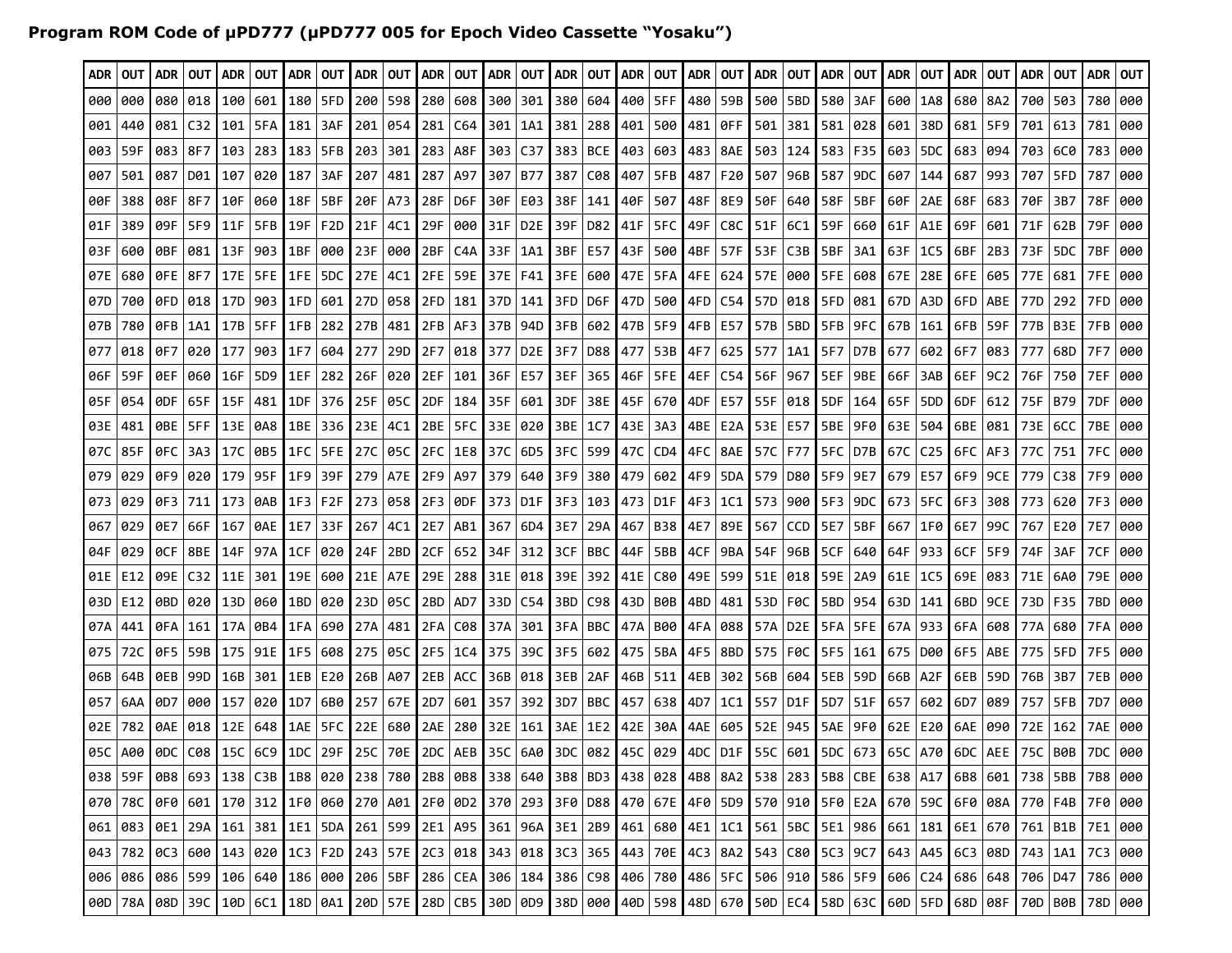| 01B | A00                                                                                                                                                                                                                         | 09B       | 364                   | 11B  | 938                         | 19B | 68E             | 21B   04A |                    |       | 29B   A82       | 31B | B5D                                                                                                                                                                                                                         | 39B       | 082                         |     | 41B 054         | 49B | 3A3 |                | 51B   143                   |     | 59B AE6   | 61B | 66D | 69B   65E   |           | 71B       | DFA       | 79B | 000 |
|-----|-----------------------------------------------------------------------------------------------------------------------------------------------------------------------------------------------------------------------------|-----------|-----------------------|------|-----------------------------|-----|-----------------|-----------|--------------------|-------|-----------------|-----|-----------------------------------------------------------------------------------------------------------------------------------------------------------------------------------------------------------------------------|-----------|-----------------------------|-----|-----------------|-----|-----|----------------|-----------------------------|-----|-----------|-----|-----|-------------|-----------|-----------|-----------|-----|-----|
| 037 | 301                                                                                                                                                                                                                         | 0B7       | 018                   | 137  | 5BF                         | 1B7 | 5D4             | 237       | A1B                | 2B7   | 608 I           | 337 | 620                                                                                                                                                                                                                         | 3B7       | BD3                         | 437 | 481             | 4B7 |     |                | 5FE   537   39E             | 5B7 | 601   637 |     | 3A2 | 6B7   AF3   |           | 737       | B0B       | 7B7 | 000 |
| 06E | 08D                                                                                                                                                                                                                         | 0EE   1C2 |                       | 16E  | 38D   1EE                   |     | 392             | 26E   460 |                    | 2EE   | 288             | 36E | B69                                                                                                                                                                                                                         |           | 3EE   B9C                   |     | 46E   81B       | 4EE | 3A3 | 56E   E11      |                             | 5EE | CEC       | 66E | 608 | 6EE   608   |           | 76E       | F2B       | 7EE | 000 |
| 05D | 0CD                                                                                                                                                                                                                         |           | 0DD   29E   15D   689 |      |                             | 1DD | 020             | 25D   04A |                    |       | 2DD   AD3       | 35D | 6DB                                                                                                                                                                                                                         |           | 3DD   60C                   |     | 45D   6B0   4DD |     |     |                | C <sub>15</sub>   55D   5DC |     | 5DD 9C7   | 65D | E20 | 6DD   D7E   |           | 75D       | 300       | 7DD | 000 |
| 03A | A57                                                                                                                                                                                                                         | 0BA       | 020                   | 13A  | 331                         | 1BA | 5D9             | 23A   A69 |                    | 2BA   | C08             | 33A | 2B8                                                                                                                                                                                                                         |           | 3BA   28A                   | 43A | C69             | 4BA | C75 |                | 53A   39E                   | 5BA | 59F       | 63A | A53 | 6BA   AE9   |           | 73A       | 095       | 7BA | 000 |
| 074 | 060                                                                                                                                                                                                                         |           |                       |      | 0F4   143   174   680   1F4 |     | 574             |           | 274   A5D <b> </b> | 2F4 l | 144   374       |     | 650                                                                                                                                                                                                                         | 3F4   865 |                             |     | 474   6A8   4F4 |     | 87C |                | 574   E0C   5F4   CA1   674 |     |           |     | 3AB | 6F4   9EC   |           | 774       | B53       | 7F4 | 000 |
| 069 | 701                                                                                                                                                                                                                         |           | 0E9   2BE             | 169  | 21B 11E9                    |     | 681             | 269   599 |                    |       | 2E9 ACC I       | 369 | 5FB                                                                                                                                                                                                                         |           | 3E9   842 <b> </b>          |     | 469   C69   4E9 |     | 59B |                | 569   5DC   5E9             |     | 303       | 669 | A17 |             | 6E9   59D | 769   BØB |           | 7E9 | 000 |
| 053 | 606                                                                                                                                                                                                                         | 0D31020   |                       | 153  | 962                         | 1D3 | 090             | 253 102   |                    | 2D3   | 604             | 353 | 3A7                                                                                                                                                                                                                         | 3D3   DFA |                             |     | 453   6AD       | 4D3 | 087 | $553 \mid 1C3$ |                             | 5D3 | 39F       | 653 | 3AF | 6D3         | 681       | 753       | C4A       | 7D3 | 000 |
| 026 | 786                                                                                                                                                                                                                         | 0A6   1C1 |                       |      | 126   602   1A6             |     | 6B6             |           | 226   000          | 2A6   | 288 I           | 326 | 000                                                                                                                                                                                                                         |           | 3A6   B85                   |     | 426   70D   4A6 |     | 8C1 |                | 526   5FB   5A6   F05       |     |           | 626 | 5FA |             | 6A6   290 | 726       | 5DE       | 7A6 | 000 |
| 04C | A00                                                                                                                                                                                                                         | OCC 1060  |                       | 14C  | 2A3   1CC                   |     | 0BE.            | 24C   38C |                    | 2CC I | AC0 I           | 34C | 060                                                                                                                                                                                                                         | 3CC   5F9 |                             |     | 44C   C53   4CC |     | 086 |                | 54C   603 <b> </b>          |     | 5CC   C8C | 64C | 121 | $6CC$   618 |           | 74C       | 1C1       | 7CC | 000 |
| 018 | 766                                                                                                                                                                                                                         | 098       | 60C                   | 118  | 161 I                       | 198 | 681             | 218 598   |                    | 298   | AFA I           | 318 | E57                                                                                                                                                                                                                         | 398 38F   |                             | 418 | 695             | 498 | CCE | 518 3A3        |                             | 598 | 029       | 618 | 0A1 | 698   ABE   |           | 718       | B0B       | 798 | 000 |
| 031 | 61B                                                                                                                                                                                                                         |           |                       |      | 0B1   5D9   131   020   1B1 |     | 0CA             | 231 2A8   |                    |       | 2B1 018 331     |     | 654                                                                                                                                                                                                                         |           | 3B1   68F   431   70A   4B1 |     |                 |     | 085 |                | 531   164   5B1   028   631 |     |           |     | 9BA | 6B1   5BC   |           | 731       | C25       | 7B1 | 000 |
| 062 | 784                                                                                                                                                                                                                         | 0E21302   |                       |      | 162   682   1E2             |     | 6B0             | 262 A60   |                    | 2E2   | 181             | 362 | C54                                                                                                                                                                                                                         |           | 3E2 363                     |     | 462 606 4E2     |     | 8EC |                | 562   910   5E2   D60       |     |           | 662 | A17 | 6E2   086   |           | 762       | 058       | 7E2 | 000 |
| 045 | A00                                                                                                                                                                                                                         | 0C5   C78 |                       | 145  | -293 I                      | 1C5 | 0DA             | 245 481   |                    | 2C5   | 144             | 345 | E57                                                                                                                                                                                                                         | 3C5 C08   |                             |     | 445   C2E       | 4C5 | 084 |                | 545 E20 I                   | 5C5 | 857       | 645 | CCD | 6C5         | 9C8       | 745       | 598       | 7C5 | 000 |
| 00A | 60A                                                                                                                                                                                                                         |           | 08A 020               |      | 10A   92C   18A             |     | 681             | 20A   A31 |                    |       | $28A$   ABA     | 30A | 604                                                                                                                                                                                                                         | 38A 301   |                             |     | 40A   E48   48A |     | 8CA |                | 50A   90E   58A   CD4       |     |           | 60A | A17 | 68A   640   |           | 70A       | 054       | 78A | 000 |
| 015 | 710                                                                                                                                                                                                                         | 095       | 301                   | 115  | -67C I                      | 195 | 0E6             | 215       | 049                |       | 295   08A       | 315 | 020                                                                                                                                                                                                                         |           | 395 618                     | 415 | 65C             | 495 | CE6 |                | 515   5BC                   | 595 | 60F       | 615 | 6BA | 695         | 082       | 715       | 1A8       | 795 | 000 |
| 02B | 78C                                                                                                                                                                                                                         | 0AB       | 29B                   | 12B  | 3A3                         | 1AB | 6B0             | 22B   A15 |                    | 2AB   | 0A4 I           | 32B | 5D9                                                                                                                                                                                                                         | 3AB   0AD |                             |     | 42B 690 14AB    |     | 8A2 | 52B   F4B      |                             | 5AB | 283       | 62B | 610 | 6AB.        | 630       | 72B       | 141       | 7AB | 000 |
| 056 | 64F                                                                                                                                                                                                                         |           |                       |      | 0D6   8E2   156   931   1D6 |     | <b>D00</b>      | 256   04A |                    |       | 2D6   AB7       | 356 | 481                                                                                                                                                                                                                         |           | 3D6   634 <b> </b>          |     | 456   776   4D6 |     |     |                | CB5   556   910   5D6   9F1 |     |           | 656 | E20 | 6D6   084   |           |           | 756   50B | 7D6 | 000 |
| 02C | 6AB                                                                                                                                                                                                                         | 0AC.      | 060                   | 112C | 500   1AC                   |     | AE6             | 22C   A69 |                    | 2AC I | 018             | 32C | 0D0                                                                                                                                                                                                                         | 3AC   367 |                             |     | 42C   C26   4AC |     | 625 | 52C 375        |                             | 5AC | 59F       | 62C | 69E | 6AC         | 66C       | 72C       | E03       | 7AC | 000 |
| 058 | 59A                                                                                                                                                                                                                         |           |                       |      | 0D8   E2A   158   681       | 1D8 | 23B             | 258 440   |                    | 2D8   | 300 I           | 358 | 0D4                                                                                                                                                                                                                         |           | 3D8   000 <b> </b>          |     | 458   61F       | 4D8 | C54 | 558 391        |                             |     | 5D8   CA1 | 658 | 668 | 6D8   ABE   |           | 7581      | 5F9       | 7D8 | 000 |
| 030 | 380                                                                                                                                                                                                                         |           |                       |      | 0B0   020   130   060   1B0 |     | AE6             | 230 020   |                    |       | 2B0   102   330 |     | B56                                                                                                                                                                                                                         |           | 3B0   74A   430   6AC   4B0 |     |                 |     | CEA |                | 530   124   5B0   303       |     |           | 630 | CB1 | 6B0   5F9   |           | 730       | 39F       | 7B0 | 000 |
| 060 | 5DC                                                                                                                                                                                                                         |           | 0E0   6C4             | 160  | F12 I                       | 1E0 | 5D <sub>9</sub> |           | 260 162            |       | 2E0   CB5       | 360 | 020                                                                                                                                                                                                                         | 3E0   C31 |                             |     | 460 751 4E0     |     | 8A2 |                | 560 F7C                     | 5E0 | 018       | 660 | 000 | 6E0         | 601       | 760       | 5DE       | 7E0 | 000 |
| 041 | 390                                                                                                                                                                                                                         | 0C1   59F |                       |      | 141   D37   1C1             |     | A8C             | 241   111 |                    | 2C1   | 104             | 341 | 39E                                                                                                                                                                                                                         | 3C1   5FC |                             |     | 441   C38   4C1 |     | 5D9 |                | 541 978                     | 5C1 | 5DF       | 641 | 60E | 6C1         | 086       | 741       | 392       | 7C1 | 000 |
| 002 | A00                                                                                                                                                                                                                         |           | 082   CA1             |      | 102   060   182             |     | 5D8             |           | 202 A64            | 282   | 38C I           | 302 | C4A                                                                                                                                                                                                                         |           | 382   170                   |     | 402 60 482      |     | 141 |                | 502   6CB   582             |     | 38E       | 602 | 09E | 682   624   |           | 702       | 5FC       | 782 | 000 |
| 005 | 78E                                                                                                                                                                                                                         | 085       | 29E                   | 105  | 2381                        | 185 | 0E2             | 205 302   |                    | 285   | -59A I          | 305 | 5DF                                                                                                                                                                                                                         | 385   605 |                             |     | 405 740 485     |     | A96 |                | 505   610                   | 585 | 018       | 605 | 608 | 685         | 08B       | 705       | 170       | 785 | 000 |
| 00B | 768                                                                                                                                                                                                                         |           | 08B   882 I           |      | 10B   978   18B             |     | 0E4             | 20B 0E8   |                    |       | 28B 380         | 30B | 392                                                                                                                                                                                                                         | 38B   5FE |                             |     | 40B   E66       | 48B | AD1 |                | 50B D1F                     |     | 58B 680   | 60B | 383 | 68B   601   |           |           | 70B 601   | 78B | 000 |
| 017 | 624                                                                                                                                                                                                                         | 097       | CB <sub>2</sub>       | 117  | F76                         | 197 | 9E3             | 217       | 0F8                | 297   | 601             | 317 | 020                                                                                                                                                                                                                         |           | 397   168   417             |     | 6C0             | 497 | CB5 |                | 517 F52                     | 597 | 081       | 617 | A04 | 697         | 091       | 717       | D1F       | 797 | 000 |
| 02F | A00                                                                                                                                                                                                                         | 0AF       | 020 I                 | 12F  | 5D9   1AF                   |     | 303             | 22F       | A6C                | 2AF   | D7E I           | 32F | 358                                                                                                                                                                                                                         | 3AF       | $CD8$ $42F$                 |     | E35 4AF         |     | 104 |                | 52F   910   5AF             |     | 313       | 62F | 63B | 6AF         | 624       | 72F       | A36       | 7AF | 000 |
|     | 056   056   066   076   076   076   076   076   076   076   076   076   076   076   076   076   076   076   076   076   076   076   077   077   077   077   077   077   077   077   077   077   077   077   077   077   077 |           |                       |      |                             |     |                 |           |                    |       |                 |     |                                                                                                                                                                                                                             |           |                             |     |                 |     |     |                |                             |     |           |     |     |             |           |           |           |     |     |
|     | 03C 5D9                                                                                                                                                                                                                     |           |                       |      |                             |     |                 |           |                    |       |                 |     | 0BC   882   13C   600   1BC   08E   23C   150   2BC   AE4   33C   358   3BC   601   43C   6A4   4BC   B04   53C   910   5BC   0B6   63C   A17   6BC   601   73C   E20   7BC   000                                           |           |                             |     |                 |     |     |                |                             |     |           |     |     |             |           |           |           |     |     |
|     | $078$ 481                                                                                                                                                                                                                   |           |                       |      |                             |     |                 |           |                    |       |                 |     | 0F8   59F   178   5FA   1F8   502   278   008   2F8   59D   378   358   3F8   D1F   478   E23   4F8   302   578   D83   5F8   9D8   678   607   6F8   0A6   778   80E   7F8   000                                           |           |                             |     |                 |     |     |                |                             |     |           |     |     |             |           |           |           |     |     |
|     | $071$ 847                                                                                                                                                                                                                   |           |                       |      |                             |     |                 |           |                    |       |                 |     | 000   171   182   172   183   172   183   172   184   185   187   187   187   187   187   188   187   188   187   188   187   188   187   188   187   188   187   188   188   188   188   188   188   188   188   188   188 |           |                             |     |                 |     |     |                |                             |     |           |     |     |             |           |           |           |     |     |
|     | 063 020                                                                                                                                                                                                                     |           |                       |      |                             |     |                 |           |                    |       |                 |     | 0E3   303   163   020   1E3   481   263   A76   2E3   9A4   363   5BA   3E3   604   463   6A4   4E3   0A2   563   381   5E3   9E2   663   A17   6E3   AF3   763   D1F   7E3   000                                           |           |                             |     |                 |     |     |                |                             |     |           |     |     |             |           |           |           |     |     |
|     | $047$ 28A                                                                                                                                                                                                                   |           |                       |      |                             |     |                 |           |                    |       |                 |     | 0C7   1E2   147   F2B   1C7   985   247   300   2C7   C08   347   38D   3C7   2A3   447   E19   4C7   62A   547   AC6   5C7   C32   647   DBA   6C7   E35   747   96B   7C7   000                                           |           |                             |     |                 |     |     |                |                             |     |           |     |     |             |           |           |           |     |     |
|     | 006 878 086 081 106 602 186 060 206 000 286 103 306 686 386 806 108 100 486 710 486 200 506 506 507 508 090 606 648 686 998 108 508 0786 500 786 000                                                                        |           |                       |      |                             |     |                 |           |                    |       |                 |     |                                                                                                                                                                                                                             |           |                             |     |                 |     |     |                |                             |     |           |     |     |             |           |           |           |     |     |
|     | 010   060   090   8F6   110   282   190   508   210   524   290   D6F   310   3B1   390   690   410   C2B   490   8A2   510   1A1   59D   602   610   5FE   690   5F9   710   C80   790   000                               |           |                       |      |                             |     |                 |           |                    |       |                 |     |                                                                                                                                                                                                                             |           |                             |     |                 |     |     |                |                             |     |           |     |     |             |           |           |           |     |     |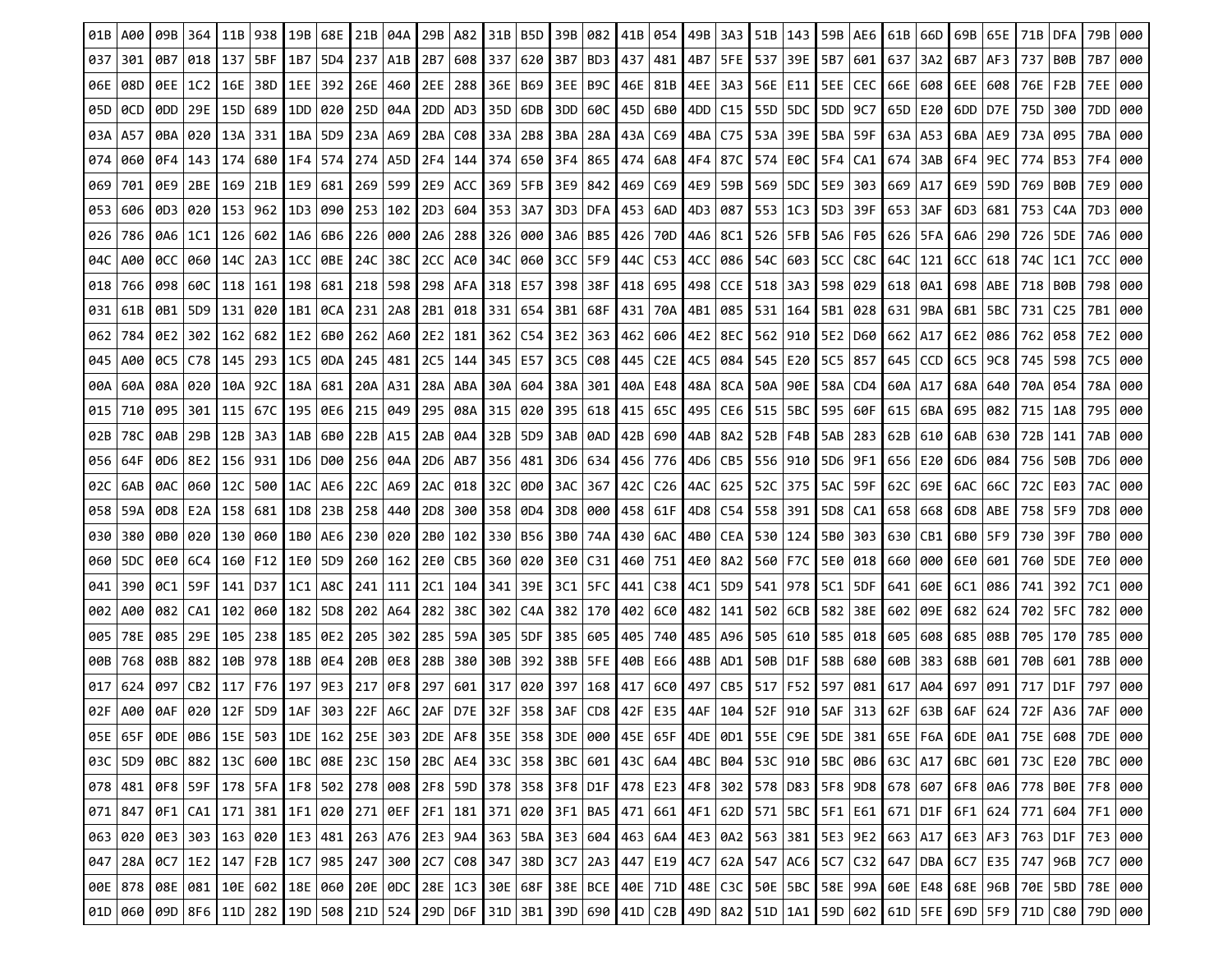| 03B                   | 5D <sub>9</sub> |                    | 50A             | 13B     | 1C4                                       | 1BB       | 620        | 23B I     | A45                | 2BB             | 12E              | 33B | 020                                                                                                                                                                                                                   | 3BB 2B3   |                        | 43B | 72B                               | 4BB       | 300 | 53B 959     |                       | 5BB | C64             | 63B | 170 | 6BB         | 601       | 73B       | 96B             | 7BB | 000 |
|-----------------------|-----------------|--------------------|-----------------|---------|-------------------------------------------|-----------|------------|-----------|--------------------|-----------------|------------------|-----|-----------------------------------------------------------------------------------------------------------------------------------------------------------------------------------------------------------------------|-----------|------------------------|-----|-----------------------------------|-----------|-----|-------------|-----------------------|-----|-----------------|-----|-----|-------------|-----------|-----------|-----------------|-----|-----|
| 076                   | 481             | 0F6                | 301             | 176     | 142   1F6                                 |           | C08        | 276 300   |                    | 2F6             | 1C7   376        |     | 5BA                                                                                                                                                                                                                   | 3F6   BCE |                        |     | 476   64F                         | 4F6       |     |             | 102   576   655       |     | 5F6 9F2 676     |     | A5B | 6F6         | 086       |           | 776   EC4       | 7F6 | 000 |
| 06D                   | 2AA             |                    | 0ED   0B6       | 16D     | 601   1ED                                 |           | 098        | 26D   0EC |                    | 2ED             | 181 I            | 36D | 121                                                                                                                                                                                                                   |           | 3ED   E20 <b> </b>     | 46D | C57                               | 4ED       | 0D8 |             | 56D   C54             | 5ED | 601             | 66D | 570 | 6ED         | 620       | 76D       | 09E             | 7ED | 000 |
| 05B                   | 020             | 0DB 8F1            |                 |         | 15B   281                                 | 1DB       | 622        | 25B   55C |                    |                 | 2DB   184        | 35B | 604                                                                                                                                                                                                                   |           | 3DB   BCE              |     | 45B   D00                         | 4DB       | E57 |             | 55B   F18             |     | 5DB   D7E   65B |     | 81F | 6DB I       | 08B       |           | 75B 283         | 7DB | 000 |
| 036                   | 2BA             | 0B6 I              | 060             | 136     |                                           | 1A2   1B6 | 382        | 236 A45   |                    |                 | 2B6 E03 336      |     | 2A1                                                                                                                                                                                                                   | 3B6   5DB |                        |     | 436   84B                         | 4B6   8A2 |     | 536   D80   |                       |     | 5B6   AEB       | 636 | E20 | 6B6 601     |           |           | 736   B12       | 7B6 | 000 |
| 06C                   | 060             | <b>OEC   6CC  </b> |                 | 16C     | 121   1EC                                 |           | D82        |           | 26C 300 I          | 2EC I           | 5FE I            | 36C | B49                                                                                                                                                                                                                   |           |                        |     | 3EC   CAE   46C   5D9   4EC       |           | 5F9 |             | 56C   971             |     | 5EC 608 66C     |     | 90F | 6EC   091   |           | 76C       | 68D             | 7EC | 000 |
| 059                   | 876             | 0D9   8C1          |                 | 159 C37 |                                           | 1D9       | E57        | 259   190 |                    |                 | 2D9 676 359      |     | 12D                                                                                                                                                                                                                   |           | 3D9   BCE              |     | 459   68F                         | 4D9       | 081 |             | 559 CCD 15D9 C64      |     |                 | 659 | 5BD | 6D9   61E   |           | 759       | 741             | 7D9 | 000 |
| 032                   | 601             | 0B2                | 08A             | 132     | 939                                       | 1B2       | 5D9        | 232       | A45                | 2B <sub>2</sub> | 3A3 I            | 332 | 0B1                                                                                                                                                                                                                   |           | $3B2$   5BC            | 432 | 1C1                               | 4B2       | 8F2 |             | 532 910 1             | 5B2 | 9B4             | 632 | F4B | 6B2         | 0A1       | 732       | E66             | 7B2 | 000 |
| 064                   | 5FC             | 0E4   507          |                 |         | 164   C4A   1E4                           |           | 577        | 264 008   |                    |                 | 2E4   999        | 364 | 511                                                                                                                                                                                                                   |           | 3E4   684 <b> </b>     |     | 464   825   4E4                   |           | 62C |             | 564   654   5E4   605 |     |                 | 664 | 96B | 6E4   601   |           | 764       | 68D             | 7E4 | 000 |
| 049                   | 903             | 0C9   3A6          |                 |         | 149 620 1109                              |           | 62D        | 249   A45 |                    | 2C9             | 122              | 349 | 020                                                                                                                                                                                                                   |           | l 3C9   604            |     | 449   500   4C9                   |           | 30A |             | 549   C54   5C9   E20 |     |                 | 649 | D34 |             | 6C9   0A6 |           | 749 B29         | 7C9 | 000 |
| 012                   | 612             | 092                | 08A             | 112     | E20 I                                     | 192       | D6F        | 212   5BF |                    | 292             | 1A1 I            | 312 | 448                                                                                                                                                                                                                   | 392   BC2 |                        | 412 | 681                               | 492       | 602 | 512   FØC   |                       | 592 | 9F <sub>2</sub> | 612 | A48 | 692         | 624       | 712       | 6CC             | 792 | 000 |
| 025                   | 018             | 0A5   8A4          |                 | 125     | 94D I 1A5                                 |           | 62A        | 225   049 |                    | 2A5             | 38E I            | 325 | 5BF                                                                                                                                                                                                                   |           | 3A5   5FD <b> </b> 425 |     | 348   4A5                         |           | 8B4 |             | 525 018               | 5A5 | 601   625       |     | 5DF |             | 6A5   AF3 | 725       | 740             | 7A5 | 000 |
| 04A                   | 3CE             | 0CA                | 607             | 14A     | C25                                       | 1CA       | 302        | 24A A25   |                    | 2CA             | ∣018 I           | 34A | 500                                                                                                                                                                                                                   | 3CA   283 |                        |     | 44A   D60   4CA                   |           | 5F9 | 54A   655   |                       |     | 5CA D1F         | 64A | 6C7 | $6CA$   5F9 |           | 74A       | E66             | 7CA | 000 |
| 014                   | 018             | 094                | 2AA             | 114     | 301                                       | 194       | 380        | 214 008   |                    | 294             | 5DC I            | 314 | 440                                                                                                                                                                                                                   | 394   AA3 |                        | 414 | 000                               | 494       | 288 | $514$   C54 |                       | 594 | 98C             | 614 | F24 | 694         | 601       | 714       | 6CC             | 794 | 000 |
| 029                   | 3C <sub>2</sub> |                    | 0A9   50A   129 |         | 0A6 I 1A9                                 |           | 182        | 229 128   |                    | 2A9             | 3821             | 329 | 020                                                                                                                                                                                                                   |           | 3A9   5DF              |     | 429   DE1   4A9                   |           | 89C | 529 1C1     |                       | 5A9 | 604             | 629 | 96B | 6A9   2AB   |           | 729       | 5FB             | 7A9 | 000 |
| 052                   | 020             | 0D <sub>2</sub>    | 020             |         | 152   0B3                                 | 1D2       | 020        | 252   A14 |                    |                 | 2D2   018        | 352 | 5DB                                                                                                                                                                                                                   | 3D2   CAE |                        | 452 | 141                               | 4D2       | 621 |             | 552 F0C               |     | 5D2 D1F         | 652 | C9E | 6D2   ACE   |           | 752       | 161             | 7D2 | 000 |
| 024                   | 5D <sub>8</sub> | 0A4   1AA          |                 | 124     | 94D I                                     | 1A4       | 61E        | 224 020   |                    | 2A4             | E03 I            | 324 | 38E                                                                                                                                                                                                                   | 3A4   AA3 |                        |     | 424 607                           | 4A4       | 6A3 | 524 018     |                       | 5A4 | AB1             | 624 | 96B | 6A4   085   |           |           | 724   F05       | 7A4 | 000 |
| 048                   | 0E5             |                    |                 |         | 0C8 601 148 640 1028                      |           | 288        |           | 248   6BB <b> </b> |                 | 2C8   D6F        | 348 |                                                                                                                                                                                                                       |           | 5DC   3C8   5BD        |     | 448   2AA   4C8                   |           | C3B |             | 548   141   5C8   602 |     |                 | 648 | D83 | $6C8$   626 |           | 748   AC7 |                 | 7C8 | 000 |
| 010                   | 0E9             | 090                | 060             | 110     | E20                                       | 190       | 989        | 210 C18   |                    |                 | 290   1A2        | 310 | 28E                                                                                                                                                                                                                   | 390   681 |                        |     | 410   50A   490                   |           | 142 |             | 510   5BE             |     | 590 D7E         | 610 | 5BD | 690         | 08A       | 710   CB5 |                 | 790 | 000 |
| 021                   | <b>BDD</b>      | 0A1   300          |                 | 121     | 913                                       | 1A1       | C08        |           | 221 6B6            | 2A1             | 121 I            | 321 | B65                                                                                                                                                                                                                   |           | 3A1   606              |     | 421   F63                         | 4A1       | 161 |             | 521   F4B             |     | $5A1$   AFB     | 621 | 381 | 6A1.        | 601       | 721       | DC <sub>9</sub> | 7A1 | 000 |
| 042                   | C4A             | 0C2   4C1          |                 |         | $142$   C <sub>25</sub>   1C <sub>2</sub> |           | 141        |           | 242 C22            | 2C2             | E03   342        |     | 146                                                                                                                                                                                                                   | 3C2   57F |                        |     | 442 39D 4C2                       |           | 1A2 | 542   A75   |                       |     | 5C2 602 642     |     | A99 | 6C2 08F     |           |           | 742   8A2       | 7C2 | 000 |
| 004                   | 610             | 084                | 087             | 104     | CEA   184                                 |           | <b>BCE</b> | 204   6BA |                    | 284             | 9C0 I            | 304 | 28E                                                                                                                                                                                                                   |           | 384   5FD              | 404 | 381   484                         |           | 39D | 504   5D9   |                       | 584 | D1F             | 604 | C32 | 684         | 624       | 704       | 1C2             | 784 | 000 |
| 009                   | E20             | 089   8A1          |                 | 109     | 106 I                                     | 189       | 60C        | 209 C05   |                    |                 | 289 604          | 309 | B4E                                                                                                                                                                                                                   | 389   3BB |                        | 409 | 5C7                               | 489       | 64B | 509 481     |                       | 589 | A81             | 609 | 880 | 689         | 09E       | 709       | 621             | 789 | 000 |
| 013                   | 82D             | 093 301            |                 |         | $113$   C <sub>25</sub>                   | 193       | 288        | 213 69F   |                    |                 | 293   690   313  |     |                                                                                                                                                                                                                       |           |                        |     | 1C6   393   CD8   413   392   493 |           |     |             | 725   513   94E       |     | 593   E2A   613 |     | 602 | 693 601     |           |           | 713   0A2       | 793 | 000 |
| 027                   | C <sub>25</sub> | 0A7                | 020             | 127     | CEA I                                     | 1A7       | B80        | 227 C18   |                    | 2A7             | D7E <sub>I</sub> | 327 | B65                                                                                                                                                                                                                   |           | 3A7   AD0 <b> </b>     | 427 | 31E I                             | 4A7       | 78C | 527   A75   |                       | 5A7 | ACF             | 627 | 2A3 | 6A7         | 0A3       | 727       | 623             | 7A7 | 000 |
| 04E                   | 301             | <b>OCE 15F9</b>    |                 | 14E I   | l E03 l                                   | 1CE       | C08        |           | 24E   69A          |                 | 2CE   698        | 34E | 1C6                                                                                                                                                                                                                   |           | 3CE   AC0              |     | 44E   F2F                         | 4CE       | E00 |             | 54E   60B             | 5CE | C8C             | 64E | A34 | 6CE         | 624       | 74E       | 382             | 7CE | 000 |
| 01C                   | 0AD             | 09C I              | 601             | 11C     | 060 I 19C                                 |           | 141        | 21C       | C22                | 29C l           | C08 I            | 31C | 59A                                                                                                                                                                                                                   | 39C 301   |                        | 41C | 5CC                               | 49C       | C8C |             | 51C   2AA   59C       |     | E61             | 61C | 5DD | 69C         | 0A8       | 71C       | 8F8             | 79C | 000 |
| 039                   | E57             | 0B9                | 081             | 139     | 682                                       | 1B9       | 058        |           | 239 69E            | 2B9             | 2BA 339          |     | 29E                                                                                                                                                                                                                   |           | 3B9   612 <b> </b>     | 439 | 392 4B9                           |           | 8A2 |             | 539 934               | 5B9 | 87C I           | 639 | F20 | 6B9         | 601       | 739       | 402             |     | 000 |
|                       |                 |                    |                 |         |                                           |           |            |           |                    |                 |                  |     | 072   C25   0F2   63D   172   5FB   1F2   762   272   C05   2F2   9C0   372   060   3F2   0AD   472   E61   4F2   6IE   572   0CA   5F2   5F9   672   A68   6F2   0AD   772   403   7F2   000                         |           |                        |     |                                   |           |     |             |                       |     |                 |     |     |             |           |           |                 |     |     |
|                       |                 |                    |                 |         |                                           |           |            |           |                    |                 |                  |     | 065   481   0E5   088   165   1E2   1E5   09A   265   6BD   2E5   392   365   020   3E5   602   465  858   4E5   28B   565   0CC   5E5   681   665   C08   6E5   620   765   030   7E5   000   7E5   000              |           |                        |     |                                   |           |     |             |                       |     |                 |     |     |             |           |           |                 |     |     |
|                       |                 |                    |                 |         |                                           |           |            |           |                    |                 |                  |     | 04B 848 0CB 601 14B DFE 1CB 763 24B E51 2CB D6F 34B 1A1 3CB 5FD 44B DE1 4CB 8A2 54B 909 5CB 609 64B 303 6CB AF3 74B 028 7CB 000                                                                                       |           |                        |     |                                   |           |     |             |                       |     |                 |     |     |             |           |           |                 |     |     |
|                       |                 |                    |                 |         |                                           |           |            |           |                    |                 |                  |     | 016 020 096 097 116 58B 196 E00 216 68B 296 AE8 316 020 396 3AB 416 5CC 496 638 516 0CB 596 293 616 500 696 688 716 034 796 000                                                                                       |           |                        |     |                                   |           |     |             |                       |     |                 |     |     |             |           |           |                 |     |     |
| $02D$ C <sub>25</sub> |                 |                    |                 |         |                                           |           |            |           |                    |                 |                  |     | 0AD   631   12D   381   1AD   D6F   22D   E51   2AD   142   32D   018   3AD   59C   42D   6BA   4AD   30A   52D   1C2   5AD   60F   62D   5FC   6AD   282   72D   029   7AD   000                                     |           |                        |     |                                   |           |     |             |                       |     |                 |     |     |             |           |           |                 |     |     |
| 05A 301               |                 |                    |                 |         |                                           |           |            |           |                    |                 |                  |     | 0DA 09E 15A 020 1DA 1AE 25A 6A1 2DA 1C3 35A F63 3DA 53B 45A C33 4DA 608 55A 121 5DA ABE 65A 1E2 6DA 6A8 75A 038 7DA 000                                                                                               |           |                        |     |                                   |           |     |             |                       |     |                 |     |     |             |           |           |                 |     |     |
|                       | 034   0AD       |                    |                 |         |                                           |           |            |           |                    |                 |                  |     | 084   601   134   640   184   107   234   E51   284   AA2   334   686   384   605   434   5C9   4B4   C08   534   C4A   5B4   59E   634   AC0   6B4   348   734   028   7B4   000   6B4   348   734   028   7B4   000 |           |                        |     |                                   |           |     |             |                       |     |                 |     |     |             |           |           |                 |     |     |
|                       |                 |                    |                 |         |                                           |           |            |           |                    |                 |                  |     | 068   872   0E8   0A6   168   6C1   1E8   144   268   69F   2E8   1C2   368   082   3E8   CD8   468   6BF   4E8   303   568   59A   5E8   620   668   CE6   6E8   810   768   03C   7E8   000                         |           |                        |     |                                   |           |     |             |                       |     |                 |     |     |             |           |           |                 |     |     |